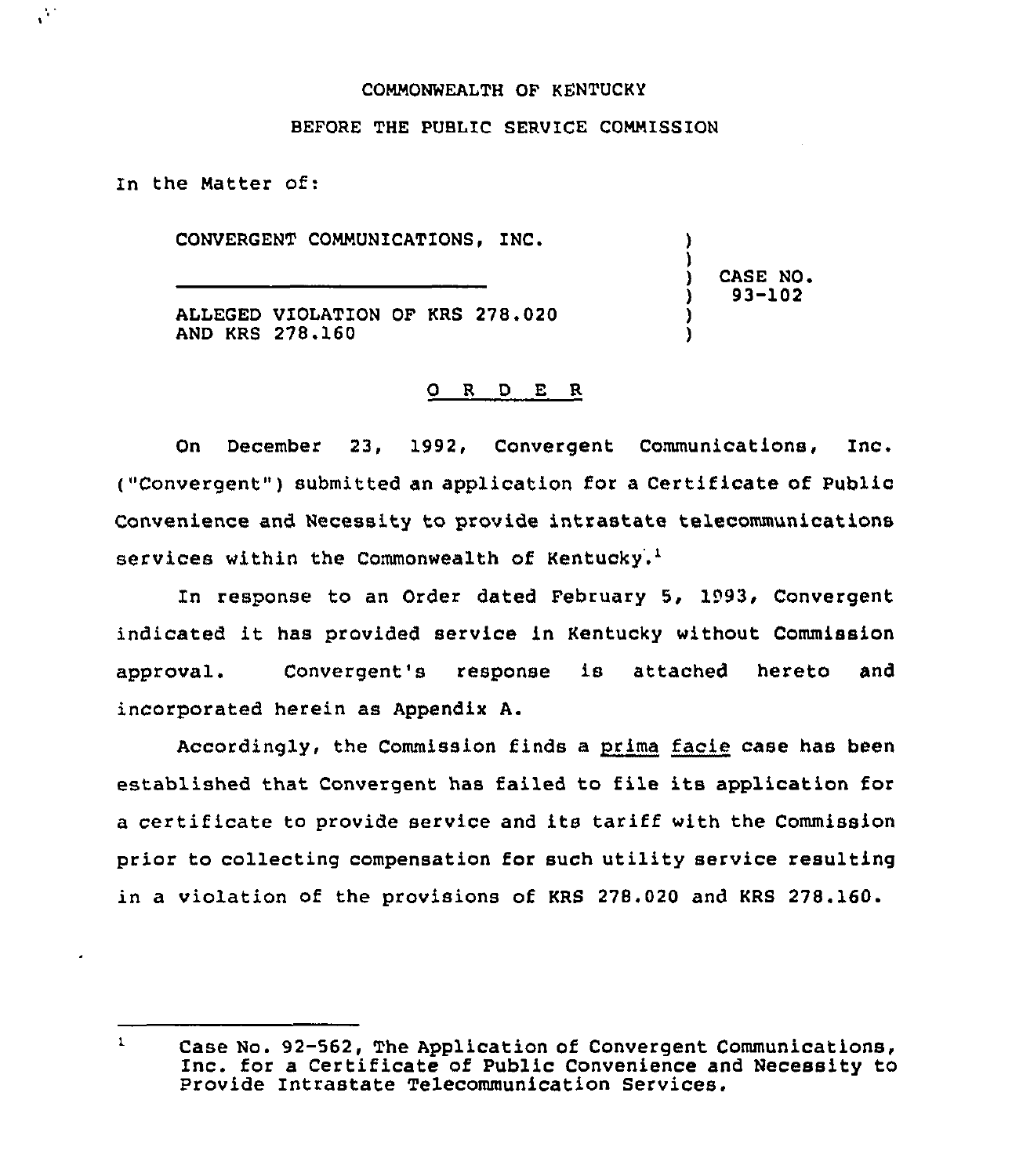IT IS THEREFORE ORDERED that:

1. Convergent, represented by counsel, shall appear on April 16, 1993, at 10:00 a.m., Eastern Daylight Time, in Hearing Room 1 of the Commission's offices at 730 Schenkel Lane, Frankfort, Kentucky and be prepared to show cause why Convergent should not be penalized pursuant to KRS 278.990 for failing to comply with KRS 278.020 and KRS 27.160 and directed to refund all monies collected for the unauthorized service pursuant to KRS 278.160.

2. Any motion requesting that the formal hearing be cancelled shall be filed by April 13, 1993.

3. Any motion requesting an informal conference with Commission Staff shall be filed within 10 days of the formal hearing date.

4. Convergent shall immediately stop charging for any and all telecommunications services within the Commonwealth of Kentucky.

Done at Frankfort, Kentucky, this 29th day of March, 1993.

## PUBLIC SERVICE COMMISSION

./ Chairman

ATTEST: Vice Chairman

Commission

Executive Director